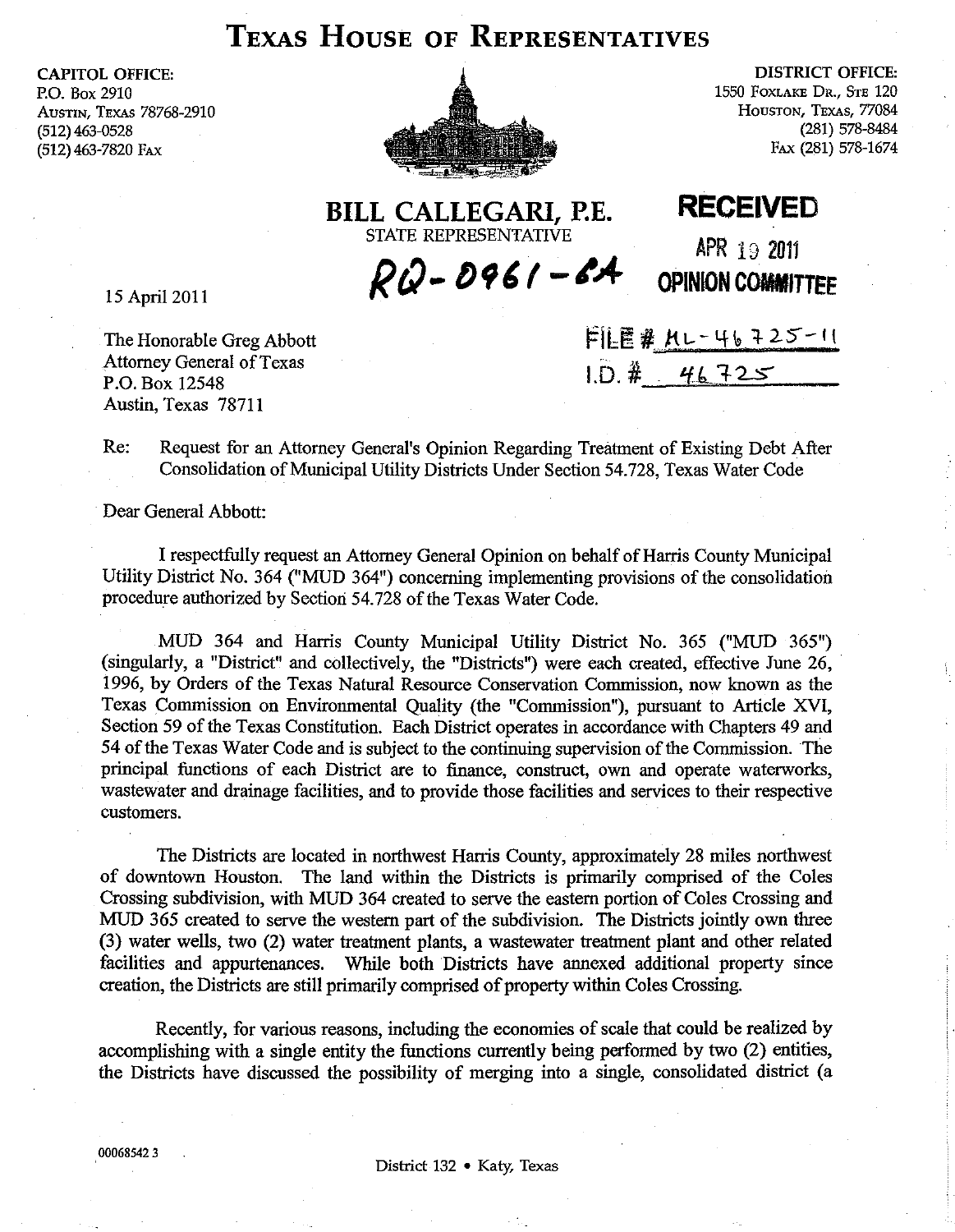Honorable Greg Abbott 15 April 2011 Page 2

"Consolidated MUD"). After analyzing each District's outstanding debt, MUD 365 decided it did not want the Consolidated MUD to assume both Districts' outstanding debt, as authorized by . Section 54.73, because MUD 364's current debt service obligations extend several years beyond MUD 365's debt service obligations. However, MUD 365 stated that, if the Consolidated MUD could service the debt each District incurred prior to consolidation by levying different debt service tax rates on the property within the former boundaries of each District, then MUD 365 would be willing to consider consolidation.

Section 54.731, entitled *Debts of Original Districts,* states the following:

- (a) After two or more districts are consolidated, the debts of the original districts shall be protected and may not be impaired. *These debts may be*  paid by taxes levied on the land in the original districts as if they had not *consolidated* or from contributions from the consolidated district on terms stated in the consolidation agreement.
- (b) If each district assumed the other's bonds, notes, and other obligations, taxes may be levied uniformly on all taxable property within the consolidated district in payment of the debts.

(emphasis added)

The italicized language in Section 54.73l(a) above appears to grant express authority to the Consolidated MUD to levy different debt service tax rates on the land in the Consolidated. MUD according to the prior District boundaries and pay the debt service on each District's bonds in the same manner as each District would have done if they had not consolidated.

In addition, the Districts have both issued debt in the past that contain substantially the following covenant:

While the Bonds or any part of the principal thereof or interest thereon remain outstanding and unpaid, the District shall levy and annually assess and collect ... a continuing direct annual ad valorem tax levied without legal limitation as to rate or amount *upon all taxable property within the District* sufficient to pay interest on the Bonds as same becomes due and to pay each installment of principal of the Bonds as the same matures ... and said taxes are hereby pledged to payment of the interest on and principal of the Bonds and to no other purpose.

(emphasis added)

This language pledges each District's debt service tax revenue to the payment of the debt service requirements for the bonds and requires each District to levy a debt service tax rate on all taxable property within the District's boundaries that will be sufficient to pay the debt service requirements on such bonds.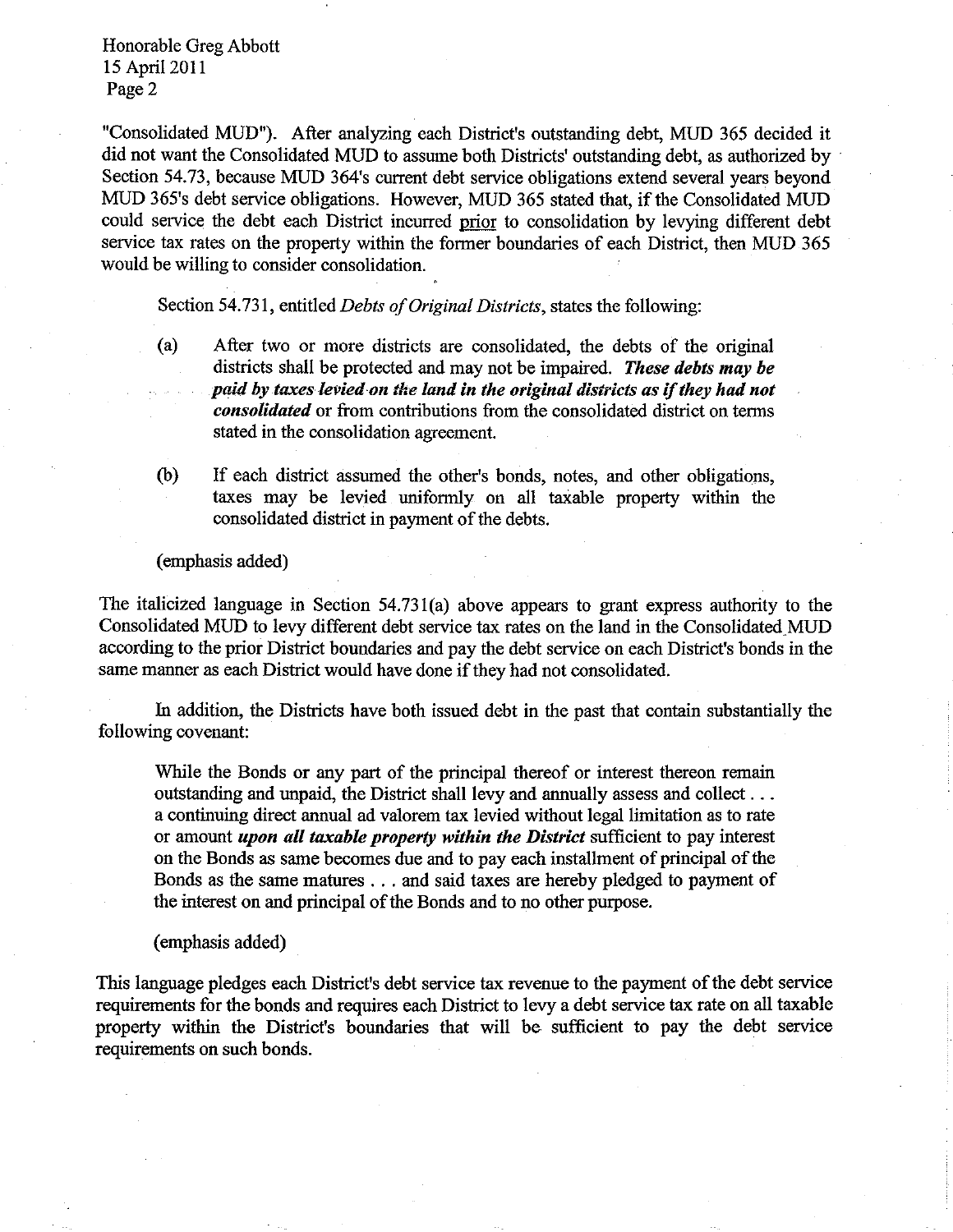Honorable Greg Abbott IS April 2011 Page 3

Questions have arisen regarding whether a Consolidated MUD's levy of two (2) different debt service tax rates within its taxing jurisdiction would violate the "equal and unifonn" taxation requirement of Article VIII, Section I(a) of the Texas Constitution. In addition, other questions have been asked related to how the Consolidated MUD should detennine the debt service tax rate it will levy on land annexed by the Consolidated MUD in the future and how the Consolidated MUD should fund debt service payments on debt issued after consolidation. Finally, questions have been raised regarding how consolidation may affect the Districts' respective obligations to holders of their pre-consolidation bonds.

No case law or Attorney General opinions have been found that specifically address a Consolidated MUD's payment of pre-consolidation debt. In addition, no examples of developed municipal utility districts consolidating without the Consolidated District assuming each constituent district's debt have been identified. However, similar issues have been raised in the past related to a municipal utility district's authority to designate defined areas, issue debt to fund facilities specifically to serve those defined areas and levy different debt service tax rates within each defmed area, as provided by Chapter 54, Subchapter J, Texas Water Code. In addition, the Attorney General's Office has issued numerous opinions approving defined area bond issues and opining that such bond issue "has been issued in accordance with law and is a valid and binding obligation of the Issuer" and "is payable from the proceeds of an ad valorem tax levied, without limit as to rate or amount, upon all taxable property within the [defined area] within the Issuer." *See. e.g.,* Travis County Water Control & Improvement District No. 17 Steiner Ranch Defined Area Unlimited Tax Bonds, Series 2009A.

The Districts desire to proceed with consolidation in an effort to operate their joint water, wastewater and drainage facilities more efficiently and cost effectively, but would like to better understand how they may legally implement the statutory procedures outlined in the Texas Water Code.

## Ouestions presented

Accordingly, MUD 364 requests your interpretation and guidance concerning the meaning and applicability of Section 54.731 of the Texas Water Code in this context. Specifically, the Districts seek your guidance on how a Consolidated MUD should levy its debt service taxes and how consolidation may impact the Districts' respective obligations to holders of their currently outstanding bonds. In this regard, we seek gnidance from you on the following questions:

- 1) Whether Article VIII, Section 1(a) of the Texas Constitution, which requires that taxation shall be equal and unifonn, prohibits a Consolidated MUD from levying different debt service tax rates on the property within each of the fonner municipal utility districts that consolidated to fonn the Consolidated MUD for the purpose of funding debt service payment on each district's pre-consolidation debt?
- 2) If you determine a Consolidated MUD may levy different debt service tax rates as described in Item I above, whether a Consolidated MUD can legally levy a third  $(3<sup>rd</sup>)$  different debt service tax rate on property the Consolidated MUD annexes